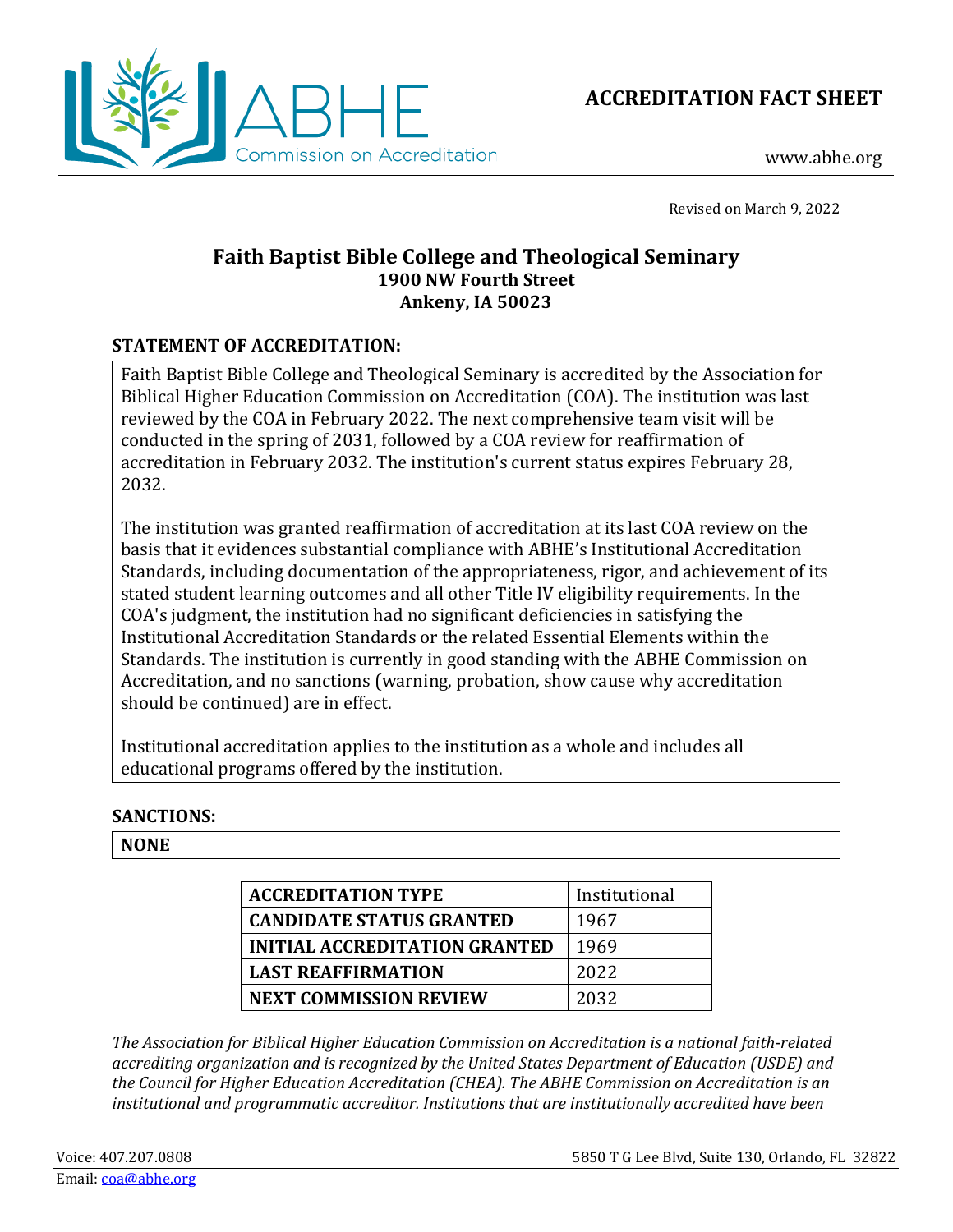*examined as a whole. Institutions that are programmatically accredited have specific programs that have been reviewed in light of ABHE standards. This statement of accreditation information is the Commission's official statement of an institution's accredited status.*

#### **ACCREDITATION DECISIONS:**

| <b>DATE</b>      | <b>ACTION</b>                                                                 |
|------------------|-------------------------------------------------------------------------------|
| February 2022    | Granted reaffirmation of accreditation                                        |
| <b>June 2017</b> | Approved substantive change to initiate Bachelor of Science in Organizational |
|                  | Leadership                                                                    |
| June 2017        | Approved substantive change to offer more than 50% of Master of Arts,         |
|                  | Master of Religion and Biblical Worldview Certificate via distance education  |

*Includes the following: applicant status, candidate status, initial accreditation, reaffirmation of accreditation, sanction, substantive change approval - last 5 years. Please see the "Policy on Communication of Accreditation Decisions" in the COA Manual.*

#### **MODALITY APPROVAL:**

| TYPE:                           | <b>APPROVAL:</b>                                        |
|---------------------------------|---------------------------------------------------------|
| Distance Education (online)     | The institution is authorized to offer up to 100% of an |
|                                 | academic program via distance education (online).       |
| <b>Correspondence Education</b> | The institution is authorized to offer up to 49% of an  |
|                                 | academic program via correspondence education.          |
| Competency-Based Education      | The institution is authorized to offer up to 49% of an  |
|                                 | academic program via competency-based education by      |
|                                 | the course/credit approach or direct assessment.        |

*Please see the "Policy on Alternative Academic Patterns" in the COA Manual.*

### **APPROVED OFF-CAMPUS LOCATIONS:**

| TWDF<br>Œ            | <b>BBBB00</b><br>ADDINEJJ |
|----------------------|---------------------------|
| $\mathbf{v}$<br>11 C |                           |

*A branch campus is an additional location of an institution that is geographically apart and independent of the main campus of the institution and (1) is permanent in nature;(2) offers courses in educational programs leading to a degree, certificate, or other recognized educational credential;(3) has its own faculty and administrative or supervisory organization; and (4) has its own budgetary and hiring authority. An additional location is a facility that is geographically apart from the main campus of the institution and at which the institution offers at least 50% of a program through classroom courses, hybrid courses, or a combination of both. An additional location may qualify as a branch campus and be subject to requirements pertaining to branch campuses. An extension site is an off-campus location where less than 50% of a degree program may be earned by classroom courses, hybrid courses, or a combination of both.*

|                   | DEGREE/DIPLOMA/CERTIFICATE   PROGRAM (MAJOR/CONCENTRATION) |
|-------------------|------------------------------------------------------------|
| Certificate       | <b>Biblical Studies</b>                                    |
| Associate of Arts | Biblical Studies                                           |
| Associate of Arts | Office Administration                                      |
| Associate of Arts | World Missions                                             |

### **APPROVED EDUCATIONAL PROGRAMS:**